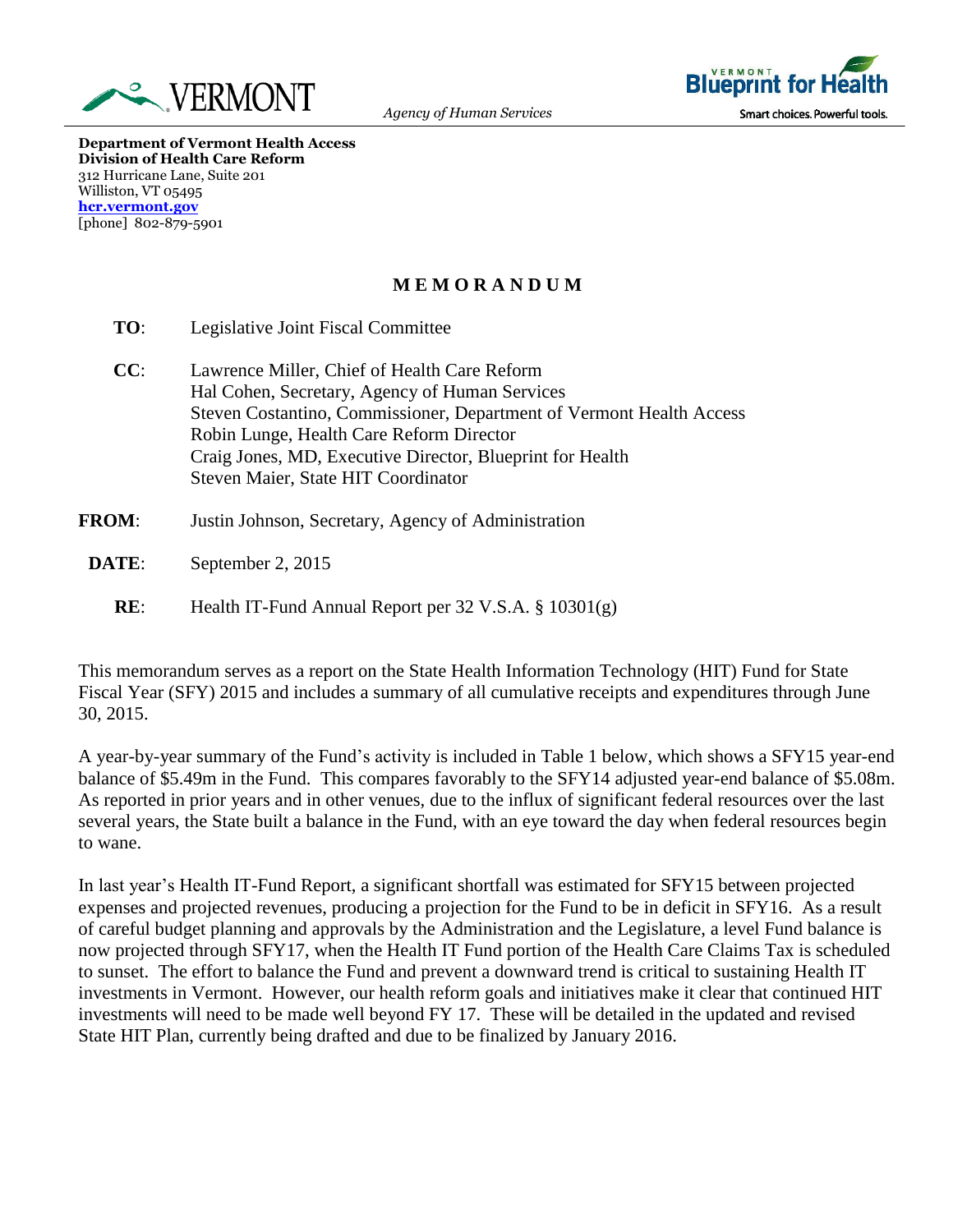| Table 1:         | HIT FUND        |                     |                 |  |  |  |
|------------------|-----------------|---------------------|-----------------|--|--|--|
| <b>SFY</b>       | Receipts        | <b>Expenditures</b> | <b>Balance</b>  |  |  |  |
| SFY09            | \$1,725,505.67  | \$1,404,447.01      | \$321,058.66    |  |  |  |
| SFY10            | \$2,462,827.92  | \$127,388.62        | \$2,656,497.96  |  |  |  |
| SFY11            | \$2,877,846.80  | \$589,401.87        | \$4,944,942.89  |  |  |  |
| SFY12            | \$3,467,955.96  | \$1,856,814.71      | \$6,556,084.14  |  |  |  |
| SFY13            | \$3,122,199.00  | \$2,721,643.00      | \$6,956,640.14  |  |  |  |
| SFY14            | \$3,273,051.91  | \$5,150,204.42      | \$5,079,487.63  |  |  |  |
| SFY15            | \$3,467,991.16  | \$3,053,859.06*     | \$5,493,619.73* |  |  |  |
| <b>Total</b>     | \$20,397,378.42 | \$14,903,758.69     |                 |  |  |  |
| <b>PROJECTED</b> |                 |                     |                 |  |  |  |
| SFY16            | \$3,300,000.00  | \$3,698,211.69      | \$5,095,408.04  |  |  |  |
| SFY17            | \$3,300,000.00  | \$3,458,717.74      | \$4,936,690.30  |  |  |  |
| SFY18            | \$0.00          | \$4,581,681.58      | \$355,008.72    |  |  |  |

\* SFY 15 figures may change due to year-end adjustments and reconciliations.

Historically, the State has leveraged the Health IT-Fund to match several sources of federal funds, thereby significantly increasing the impact of the Fund. From  $2011 - 2014$ , the State's Cooperative Agreement Grant from the Office of the National Coordinator (ONC), matched 90/10 with the Health IT-Fund, providing significant funding for Health Information Exchange activities. This was the primary source of State funding for Vermont Information Technology Leaders (VITL) through a grant agreement between DVHA and VITL. Since 2014, the State has used Global Commitment funding for some HIT and related Health Information Exchange (HIE) expenses through a CMS "fair share" formula for HITECH expansion activities. Our current best information strongly indicates that these federal funding sources will continue to be available for the next 5 years or more. However, the match rates for these federal sources are lower (roughly 55/45 for Global Commitment and 75/25 for HITECH) than the 90/10 rate available in the past. As such, our need for Health IT-Funds both currently and into the future to match these federal funds is even greater than in the past.

In FY2015, The following projects/initiatives are paid for from the Health IT-Fund (See Appendix 1 for further details):

 **Electronic Health Records (EHR) Incentive Program –** The HITECH Act supports the EHR Incentive Program, which states can choose to participate in by establishing a state-specific Medicaid incentive program for the adoption and meaningful use of this technology. Eligible hospitals and professionals who satisfy the criteria for attestation (meaning that they have met federal requirements) can receive significant incentive payments. Vermont's program is supported by 90/10 funding from CMS with the HIT Fund covering the 10% match for program software and operations. The incentive payments themselves are 100% federal funds but are drawn down and paid out by the State. This program will run through 2021. To date this program has paid out approximately \$39,446,787 to Vermont and New Hampshire hospitals and professional providers, all of whom are registered Medicaid providers in Vermont. For more information about this program, go to: [http://hcr.vermont.gov/hit/ehrip.](http://hcr.vermont.gov/hit/ehrip)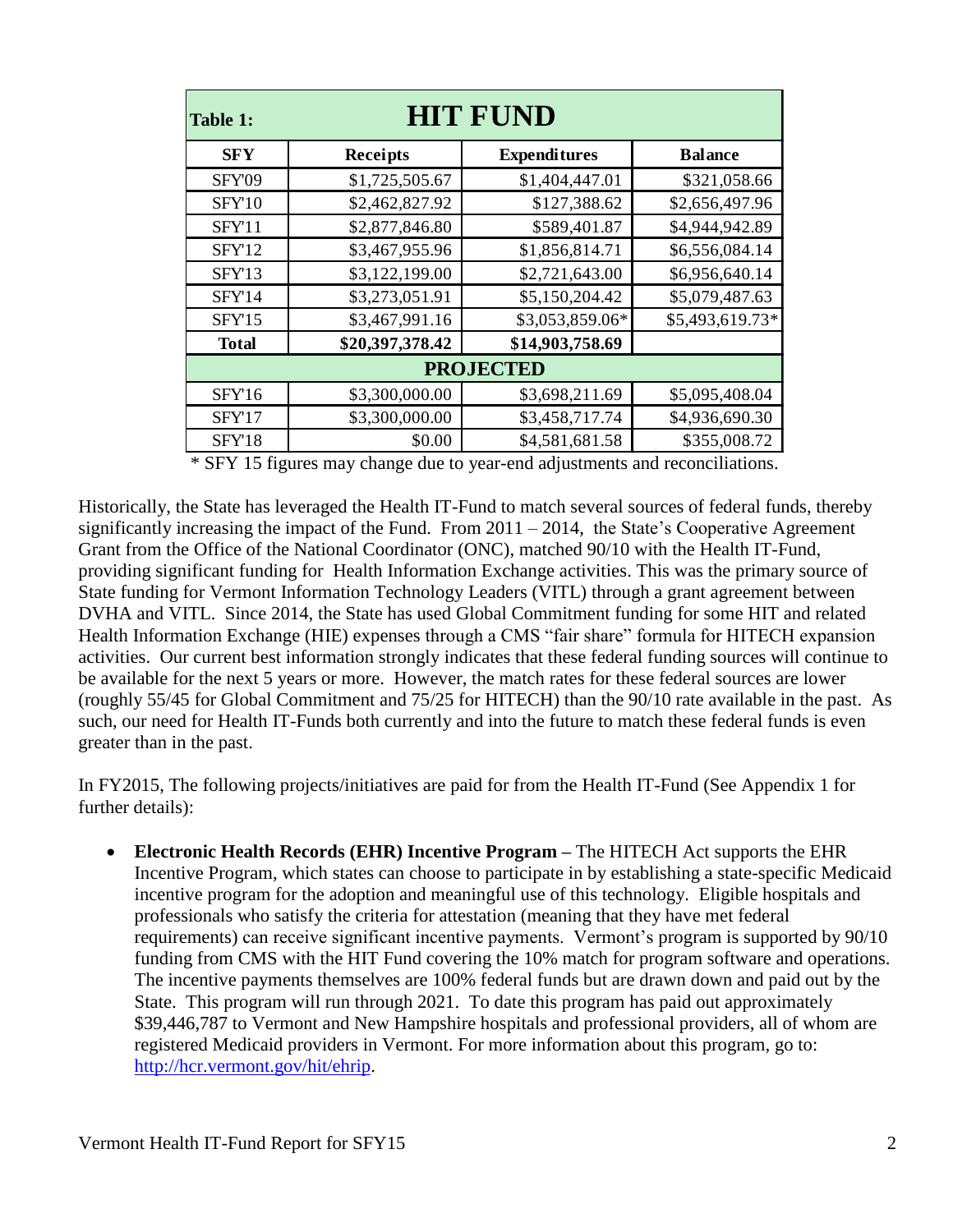- **Vermont Information Technology Leaders (VITL) Health Information Exchange (HIE) –** Vermont statute (18 V.S.A. §9352) designates VITL, a private non-profit corporation, as the exclusive statewide Health Information Exchange for Vermont. VITL has received State funding supporting their work since 2005, some of which pays for the development and operation of the IT necessary to operate the Vermont Health Information Exchange (VHIE). VITL contracts directly with an HIE vendor (Medicity - [http://www.medicity.com\)](http://www.medicity.com/) to provide many of the necessary services. Because of VITL's legislative authority and partnership status with the State, their funding is in the form of a grant which is renewed on an annual basis. Current funding is through a mix of federal (SMHP/ IAPD, GC) and State (HIT Fund) funding. For more information about VITL, go to: [http://vitl.net.](http://vitl.net/)
- **VITL Regional Extension Center (REC)** The ONC historically offered grants to entities establishing themselves as Regional Extension Centers (RECs) to help providers and practices select, implement, and attest for an EHR incentive payment from either the federal Medicare incentive program or the state Medicaid incentive program. VITL's REC grant expired in February 2014, but the State is supporting the continuation of this team of specialists through various initiatives including the HIT fund-purchased federal grants and the State Innovation Model (SIM) grant.
- **Blueprint HIT Infrastructure** The Vermont Blueprint for Health has made HIT investments for several years to support the program's goals and requirements. The largest of these investments has been for the development and operation of a statewide clinical data registry (CDR). The current vendor for this registry is Covisint DocSite. The Blueprint also uses Health IT-Fund investments to support the program's clinical and claims data analytics. The program produces Practice Profile reports, derived from Vermont's all-payer claims database, the Vermont Healthcare Claims Uniform Reporting and Evaluation System (VHCURES), which allows individual practices to assess their utilization rates and quality of care delivered compared to local peers and to the state as a whole, giving them data to assist their quality improvement efforts. In 2014, the Blueprint introduced profiles at the hospital service area (HSA) level, which is an aggregation of the profiles for all practices within an area. These HSA Profiles provide data comparing utilization, expenditures, and quality outcomes within an individual HSA to all other HSAs and the statewide average. The regular production of timely HSA profiles across all payers and featuring Accountable Care Organization (ACO) core measures and other key population health indicators is serving as a starting point for community wide quality improvement initiatives. More information about the Blueprint and its HIT initiatives can be found in the program's Annual Report at

[http://blueprintforhealth.vermont.gov/sites/blueprint/files/BlueprintPDF/AnnualReports/BlueprintAn](http://blueprintforhealth.vermont.gov/sites/blueprint/files/BlueprintPDF/AnnualReports/BlueprintAnnualReport2014Revised150731a.pdf) [nualReport2014Revised150731a.pdf.](http://blueprintforhealth.vermont.gov/sites/blueprint/files/BlueprintPDF/AnnualReports/BlueprintAnnualReport2014Revised150731a.pdf)

- **HIT Planning and Support Grants** The State has provided a number of smaller grants for HIT planning and support services to (see Appendix 1 for further details):
	- o Agencies representing the State's mental health, home health, and nursing home organizations;
	- o Bi-State Primary Care Association, in support of HIT services for Federally Qualified Health Centers (FQHCs) and other health centers across the State;
	- o Provider organization HIT support through small grants made available to each of the State's Health Service Areas (HSAs).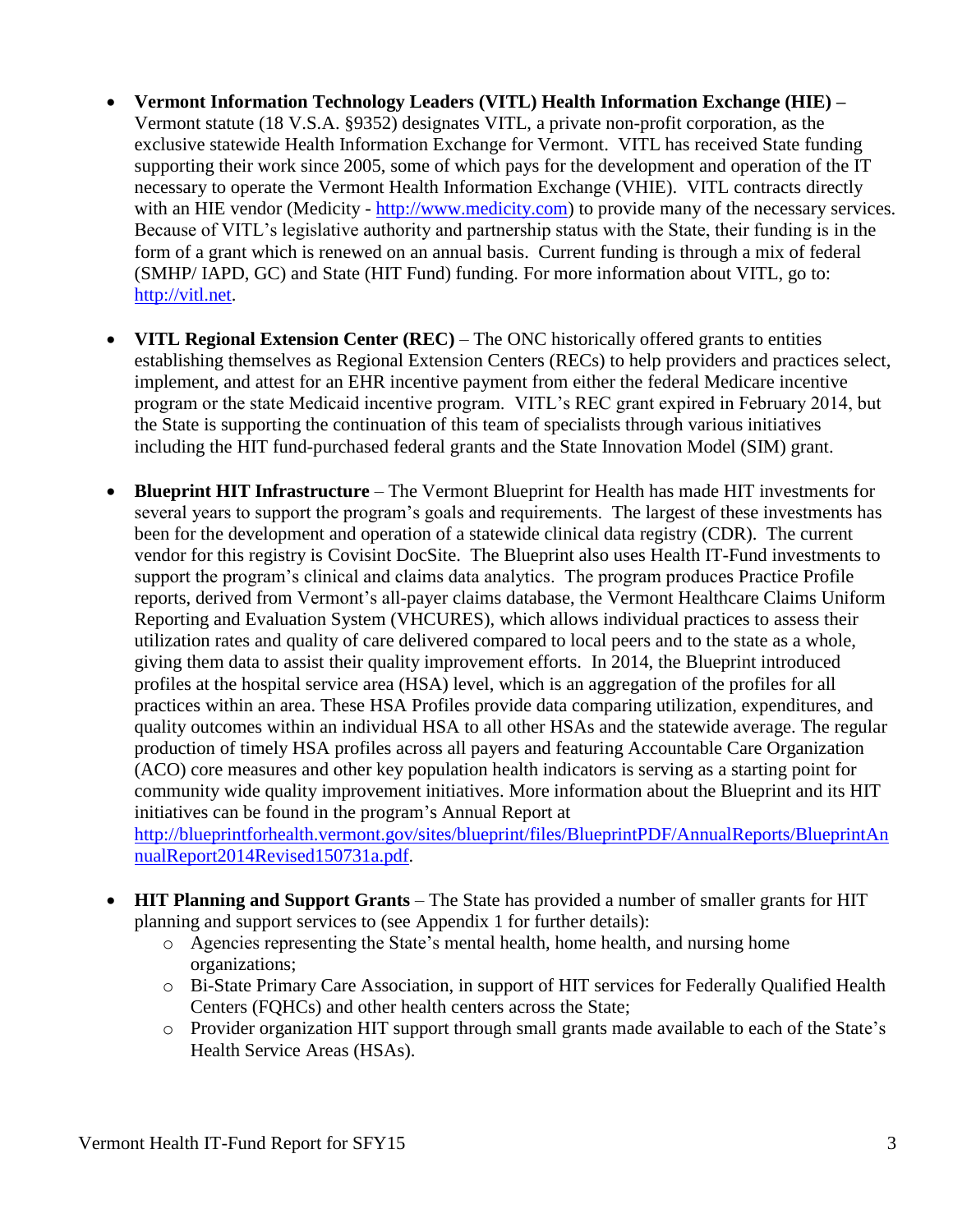The following Figure 1 shows the **cumulative** distribution of the HIT Fund and total expenditures by initiative for SFY 2009 through 2015. The Figure has the state dollars from the HIT Fund in gold, and the corresponding **total** expenditures including federal funds in green:



**Figure 1: Cumulative HIT Fund and Total Expenditures by HIT Initiative**

In total, since 2009, the State expended \$14,903,759 from the HIT Fund to support total spending of \$85,490,139.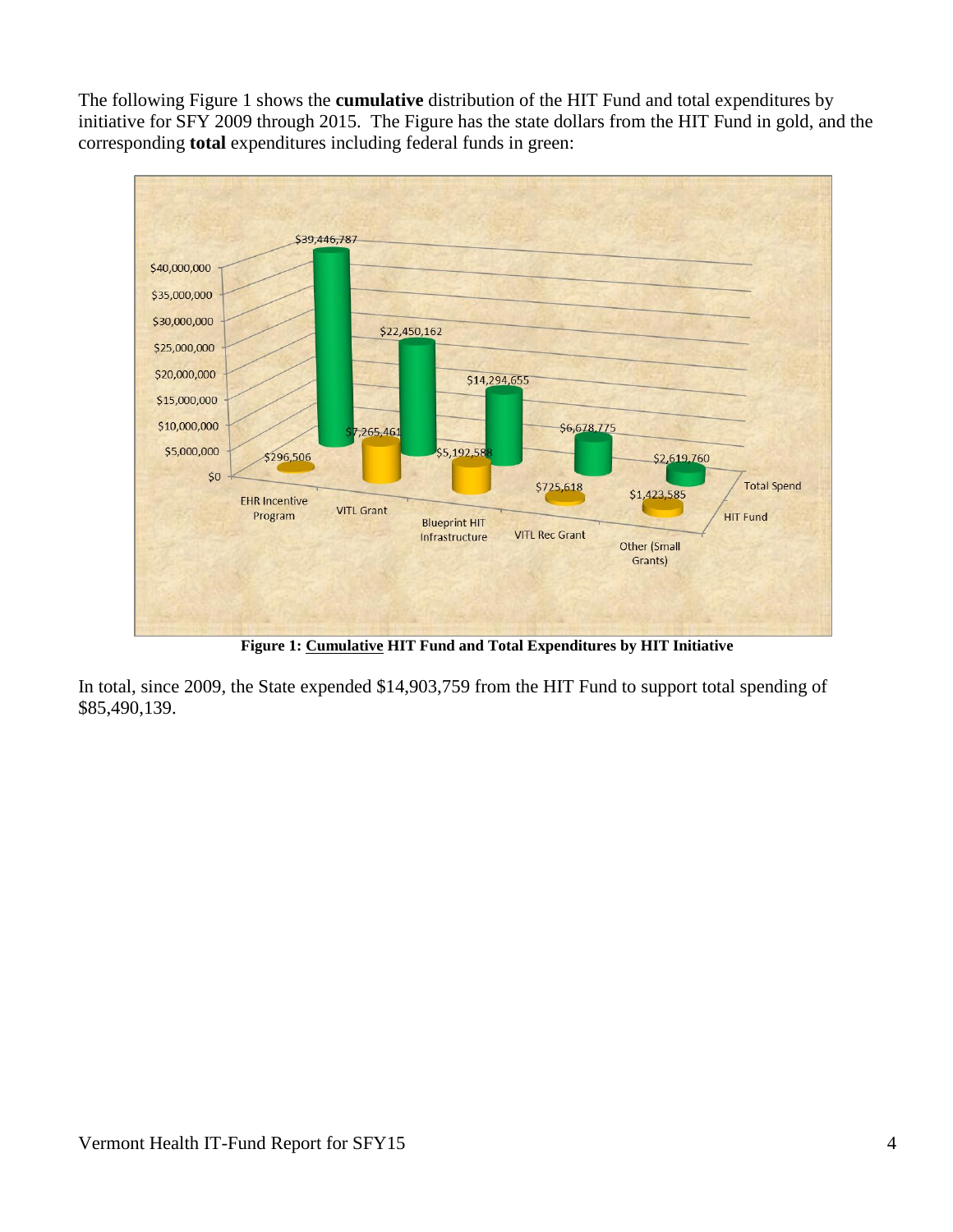The following Figure 2 shows a similar distribution of the HIT Fund and total expenditures by initiative for just SFY15:



**Figure 2: SFY15 HIT Fund and Total Expenditures by Initiative**

In SFY15, the State expended \$3,053,859 from the HIT Fund to support total spending of \$12,143,795.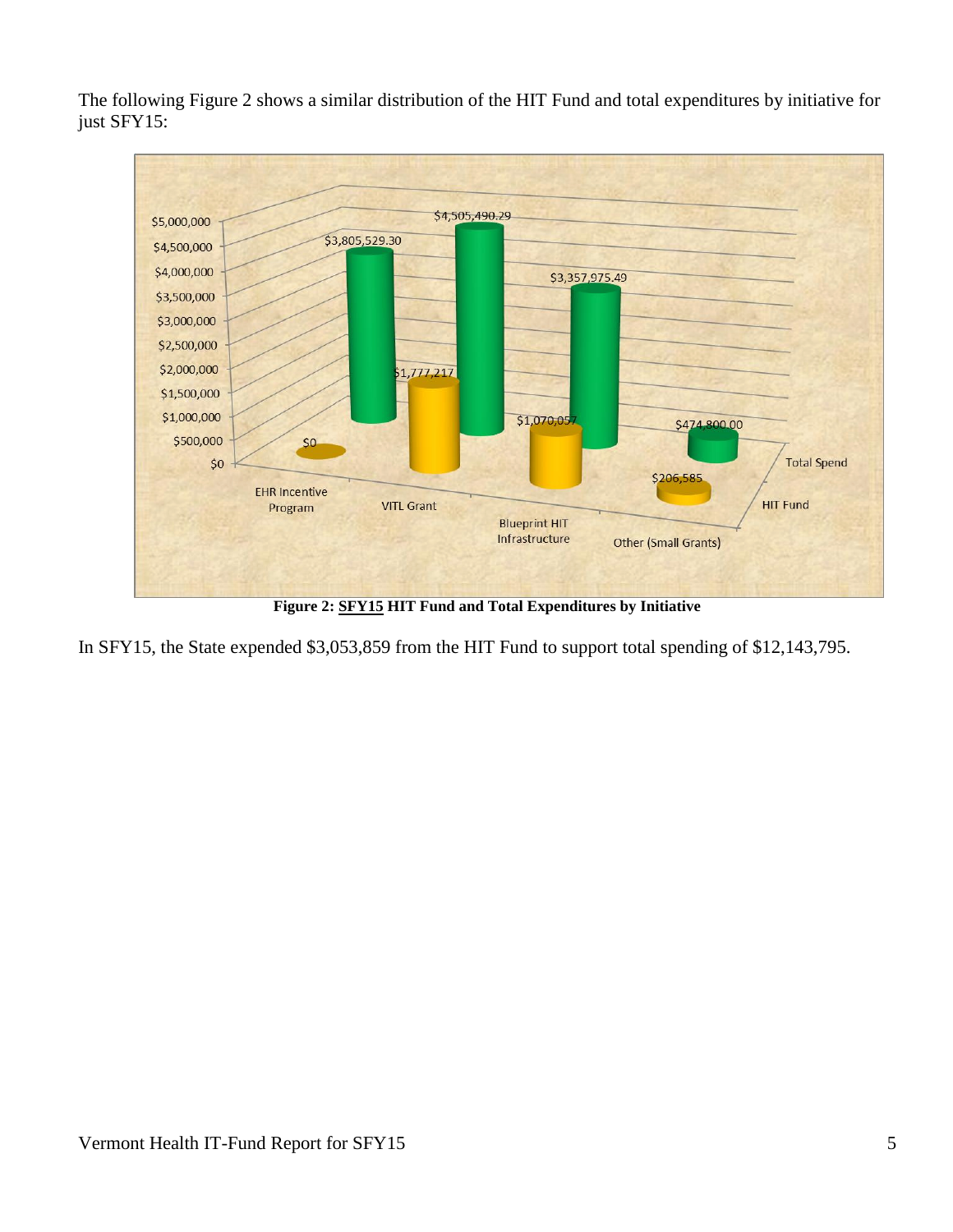The following graph shows an anticipated depletion of the fund following the termination of the supporting claims tax in SFY17, as is called for in H.295 of the 2013 legislative session:



This graph reflects an effort to project the future HIT Fund balance under a general assumption that initiatives currently supported by the HIT Fund should continue to be supported. All data reflected in the graph through SFY15 are based on actual revenues and expenses. All future data represent a single set of assumptions basing future projections on current trends.

As a result of careful budget planning and approvals by the Administration and the legislature to increase the amounts of Global Commitment dollars eligible to be purchased with the Health IT-Fund, we are now in a position to support State HIT initiatives through SFY16 and SFY17, when the Health IT Fund portion of the Health Care Claims Tax is scheduled to sunset. The State has successfully leveraged the HIT Fund to obtain additional federal matching funds in support of covered initiatives and to put stimulus funds in the form of incentive payments into the Vermont economy. All spending has been in alignment with the intended purpose of the Fund.

We are available to answer any questions you may have about the fund, and to provide additional explanations as needed, in writing or in person.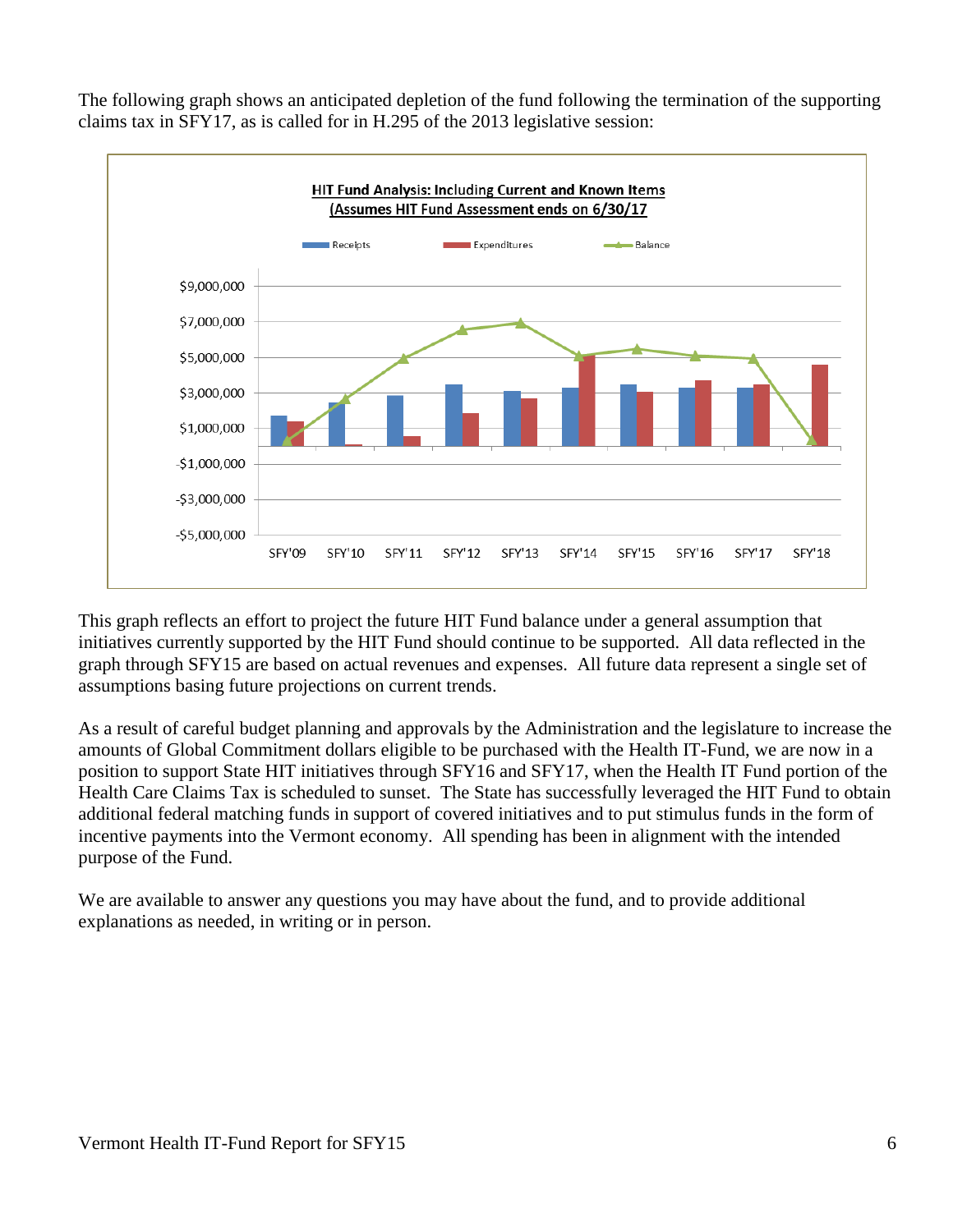## **Appendix 1: SFY 15 Grants and Contracts Supported with Health IT-Funds**

The table below lists the grants and contracts supported in SFY 15 with Health IT-Funds. The amounts listed are totals for each agreement and in each case include a mix of federal and State dollars (several different federal match rates are involved depending on the funding source and eligibility criteria). Some of the agreements, as noted, span more than one fiscal year, so the totals here do not necessarily match the SFY expenditure amounts listed earlier in the report.

| Grantees/                  | <b>FY 15</b>                | <b>Summary</b>                                 | <b>Comments</b> |
|----------------------------|-----------------------------|------------------------------------------------|-----------------|
| <b>Contractors</b>         | <b>Agreement</b>            |                                                |                 |
|                            | <b>Amounts</b>              |                                                |                 |
| Vermont Information        | \$4,505,490.29              | Grant for core operations and management       |                 |
| <b>Technology Leaders</b>  |                             | of the VT Health Information Exchange          |                 |
| (VITL)                     |                             | Network and related products and services.     |                 |
| <b>Vermont Information</b> | \$1,319,513.00              | Contract for development and expansion         | Total amount    |
| <b>Technology Leaders</b>  |                             | projects for VITL and VHIE.                    | spans State     |
| (VITL)                     |                             |                                                | Fiscal years    |
| <b>Covisint Docsite</b>    | \$1,275,000.00              | Contract for provision and operation of        |                 |
|                            |                             | Blueprint clinical data registry system to the |                 |
|                            |                             | State.                                         |                 |
| Bi State Primary Care      | 283,800.00<br>$\mathcal{S}$ | Grant to provide health information            |                 |
| Association                |                             | technology data analysis, quality              |                 |
|                            |                             | improvement, data quality, and project         |                 |
|                            |                             | management support to Vermont Health           |                 |
|                            |                             | centers and the State's Health Reform          |                 |
|                            |                             | initiatives                                    |                 |
| <b>Onpoint Health Data</b> | 867,455.00<br>\$            | Contract for analysis and reporting            | Total amount    |
|                            |                             | regarding healthcare spending, healthcare      | spans State     |
|                            |                             | utilization, healthcare quality measurement,   | Fiscal years    |
|                            |                             | and healthcare outcomes (healthcare            |                 |
|                            |                             | analytic services) for the Blueprint for       |                 |
|                            |                             | Health program                                 |                 |
| Stone Environmental,       | 160,000.00<br>$\mathcal{S}$ | Contract for operation of a web accessible     | Total amount    |
| Inc.                       |                             | database application and expanding that        | spans State     |
|                            |                             | functionality to allow practices, project      | Fiscal years    |
|                            |                             | managers, and State staff to easily enter,     |                 |
|                            |                             | track, and report for the Blueprint.           |                 |
| Cathedral Square           | 205,000.00<br>\$            | Grant to provide infrastructure and staffing   | Total amount    |
| Corp.                      |                             | to maintain and enhance Docsite                | spans State     |
|                            |                             | functionality and process improvement in       | Fiscal years    |
|                            |                             | the Support and Services at Home (SASH)        |                 |
|                            |                             | system as part of the Blueprint's electronic   |                 |
|                            |                             | health information infrastructure              |                 |